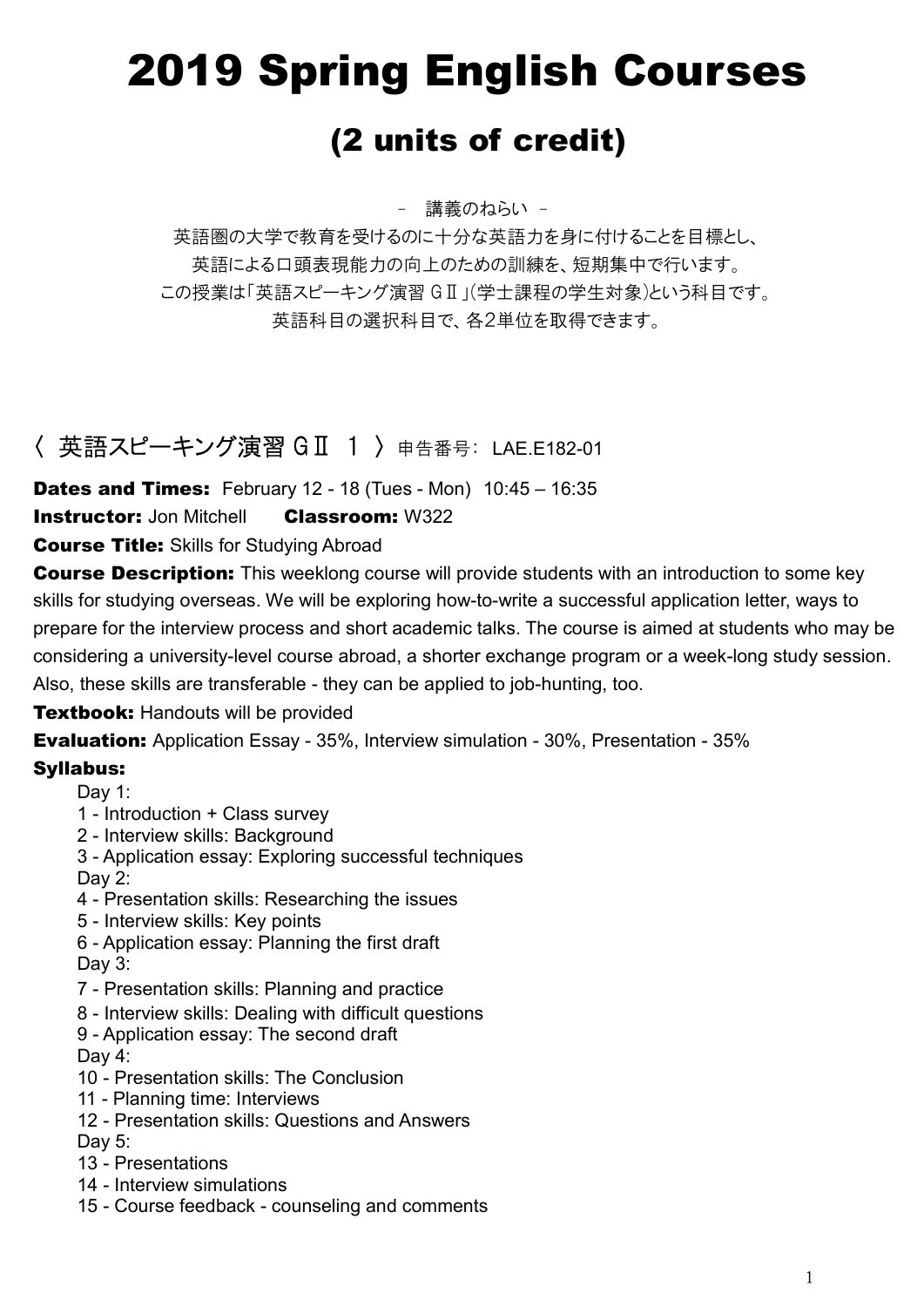# 〈 英語スピーキング演習 GⅡ 2 〉 申告番号: LAE.E182-02

**Dates and Times:** February 12 - 18 (Tues - Mon) 9:00 - 14:50

**Instructor: Helen Lewis Classroom: W332** 

**Course Title:** What is the nature of our relationship with other animals?

**Course Description:** This course will explore the relationship between humans and other animals from a number of perspectives. We will start each day by reading a thought-provoking text about animals and discuss it as a class. The final class of each day will be a student presentation and feedback. The second period will be devoted to preparation and small group discussion. Day 5 will follow a slightly different pattern as we will end with a debate.

**Textbook:** Texts will be provided through the student app, Edmodo. Students will need a laptop or tablet with web connectivity.

We will be visiting the following authors and researchers in our explorations: Yuval Noah Harari, Jonathan Safran Foer, Peter Singer, David Attenborough.

**Evaluation:** Each day's presentation will be 20% of the final grade.

#### Syllabus:

Day 1: Evolution and our relationship to other primates

Day 2: Animals and the global economy and ecosystems

Day 3: Animals in culture, religion, art and pets

Day 4: The moral status of animals

Day 5: How will humans and other animals get along in the future?

## 〈 英語スピーキング演習 GⅡ 3 〉 申告番号: LAE.E182-03

**Dates and Times:** March 4 - 8 (Mon - Fri) 10:45 - 16:35

**Instructor:** Jon Mitchell **Classroom:** W322

**Course Title:** Skills for Studying Abroad

**Course Description:** This weeklong course will provide students with an introduction to some key skills for studying overseas. We will be exploring how-to-write a successful application letter, ways to prepare for the interview process and short academic talks. The course is aimed at students who may be considering a university-level course abroad, a shorter exchange program or a week-long study session. Also, these skills are transferable - they can be applied to job-hunting, too.

#### **Textbook: Handouts will be provided**

Evaluation: Application Essay - 35%, Interview simulation - 30%, Presentation - 35%

#### Syllabus:

Day 1:

- 1 Introduction + Class survey
- 2 Interview skills: Background

3 - Application essay: Exploring successful techniques Day 2:

- 4 Presentation skills: Researching the issues
- 5 Interview skills: Key points
- 6 Application essay: Planning the first draft Day 3:
- 7 Presentation skills: Planning and practice
- 8 Interview skills: Dealing with difficult questions 9 - Application essay: The second draft 裏に続く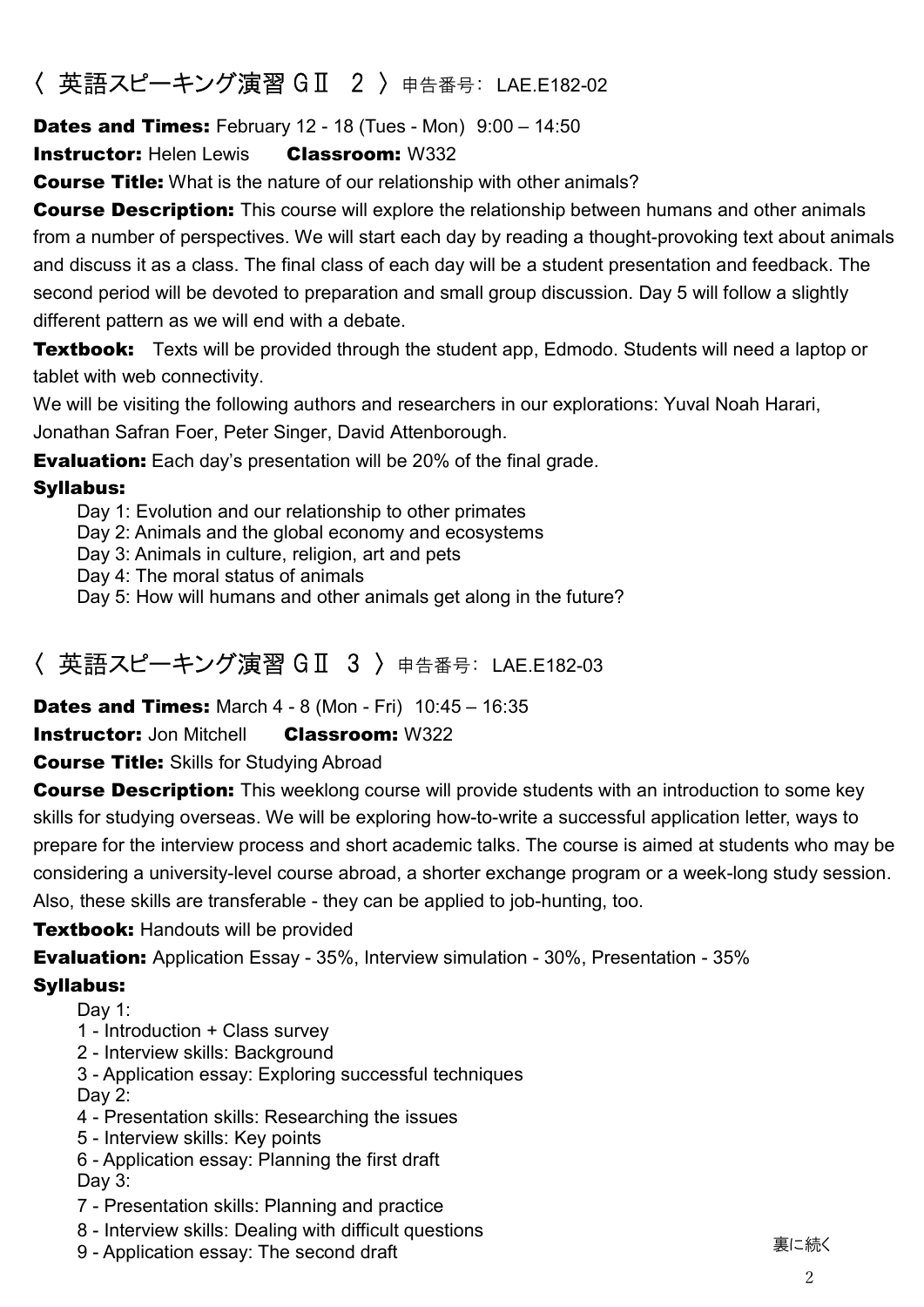Day 4:

- 10 Presentation skills: The Conclusion
- 11 Planning time: Interviews
- 12 Presentation skills: Questions and Answers
- Day 5:
- 13 Presentations
- 14 Interview simulations
- 15 Course feedback counseling and comments

# 〈 英語スピーキング演習 GⅡ 4 〉 申告番号: LAE.E182-04

**Dates and Times:** March  $4 - 8$  (Mon - Thu)  $10:45 - 16:35$  (Fri only)  $9:00 - 14:50$ 

#### **Instructor: Paul Narum Classroom: W332**

Course Title: Comparison and Analysis of the Countries of the World

**Course Description:** This week-long intensive course is geared to those students wishing to improve their English oral expression skills, particularly discussion, debate and presentation, through a comparative look at different countries around the world. The main subjects to be dealt with shall include world travel, comparative culture, education, health, and welfare, and science and technology. The pair presentation will focus on a travelogue to a certain country, while the individual presentation will be about criteria for what can be considered the "best country." Critical thinking strategies will be emphasized as students become more effective speakers.

**Textbook:** All materials to be handed out in class

#### Evaluation:

50% Attendance and Class Participation, 20% Pair Presentation, 30% Individual Presentation

#### Syllabus:

Day 1:

- (1) Course introduction, self-introductions, selection of topics
- (2) Theme A (Example: Travel)
- (3) Discussion and debate

Day 2:

- (1) Theme B (Example: Education)
- (2) Discussion and debate
- (3) Theme C (Example: Science and Technology)

Day 3:

- (1) Discussion and debate
- (2) Theme D (Example: Health and Welfare)
- (3) Discussion and debate; selection of presentation topics

#### Day 4:

- (1) Strategies for pair and personal presentations,
- (2) Pair Presentations Warm-up and practice
- (3) Pair Presentations Final version, feedback and assessment

Day 5:

- (1) Personal Presentations Warm-up and practice
- (2) Personal Presentations Final version, feedback and assessment
- (3) Student evaluation and feedback, course wrap-up